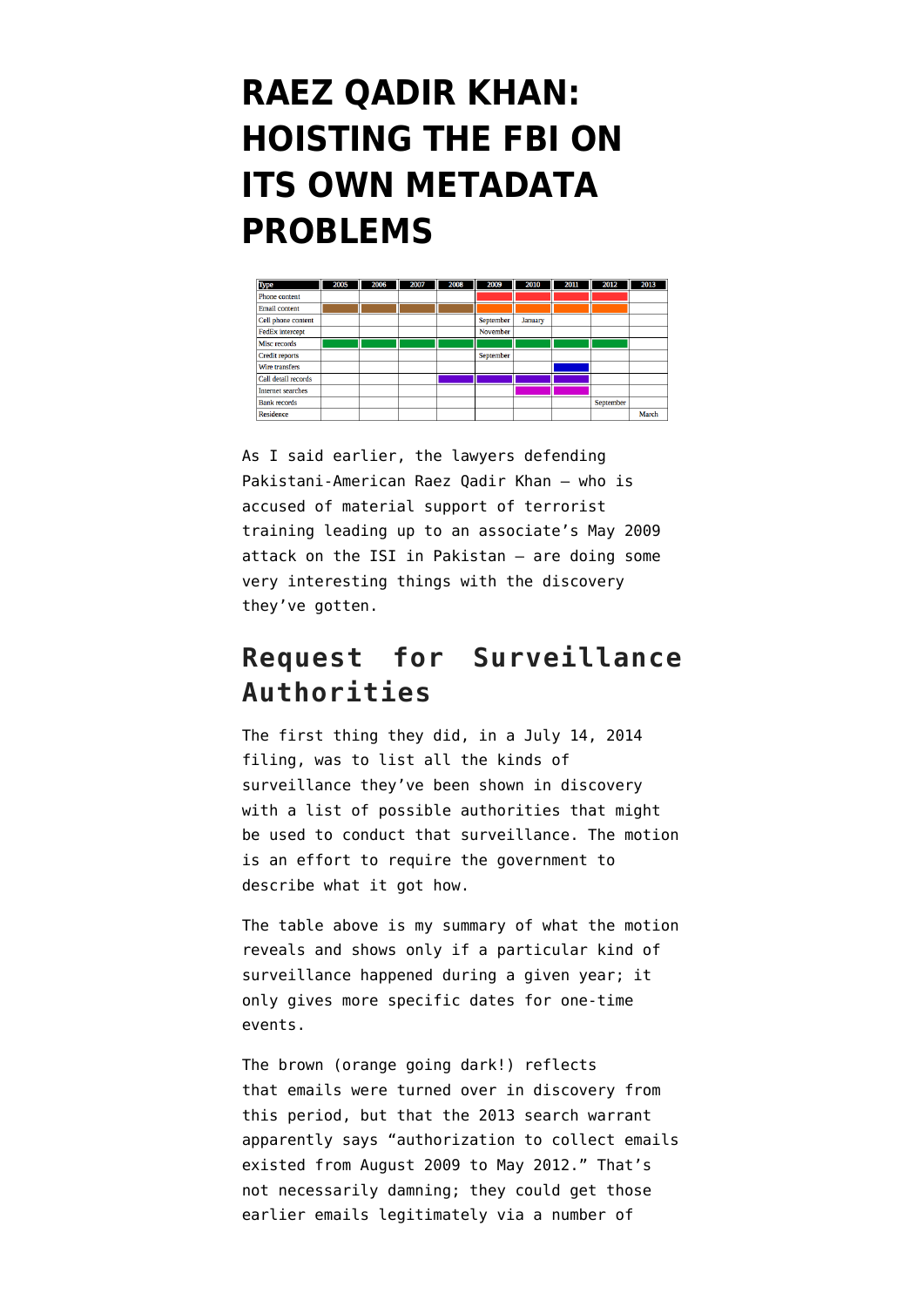avenues that don't involve "collecting" them. But it is worth noting for reasons I explain below.

The filing itself includes tables with more specific dates, Bates numbers, possible authorities, and — where relevant — search warrant items reliant on the items in question. It also describes surveillance they know to have occurred — further Internet and email surveillance, for example, a 2009 search of Khan's apartment, as well as surveillance in later 2012 — that was not turned over in discovery.

Effectively, the motion lays out all the possible authorities that might be used to collect this data and then makes very visible that the criminal search warrant was derivative of it (there's a bit of a problem, because the warranted March 2013 search actually took place after the indictment, and so Khan's indictment can't be entirely derivative of this stuff; that relies largely on emails).

I also think some of the authorities may not be comprehensive; for example, the pre-2009 emails may have been a physical FISA search. We also know FISC has permitted the government to collect URL searches under Section 215.

But it's a damn good summary of the multiple authorities the government might use to obtain such information, by itself a superb demonstration of the many ways the government can obtain and parallel construct evidence.

The filing seems to suggest that the investigation started in fall 2009, some months after Khan's alleged co-conspirator, Ali Jalil, carried out a May 2009 suicide attack in Pakistan. If that's right, then the government obtained miscellaneous records (which is not at all surprising; these are things like immigration and PayPal records), email content, and call detail records retroactively. Alternately (Jalil was arrested in the Maldives in April 2006 and interrogated by people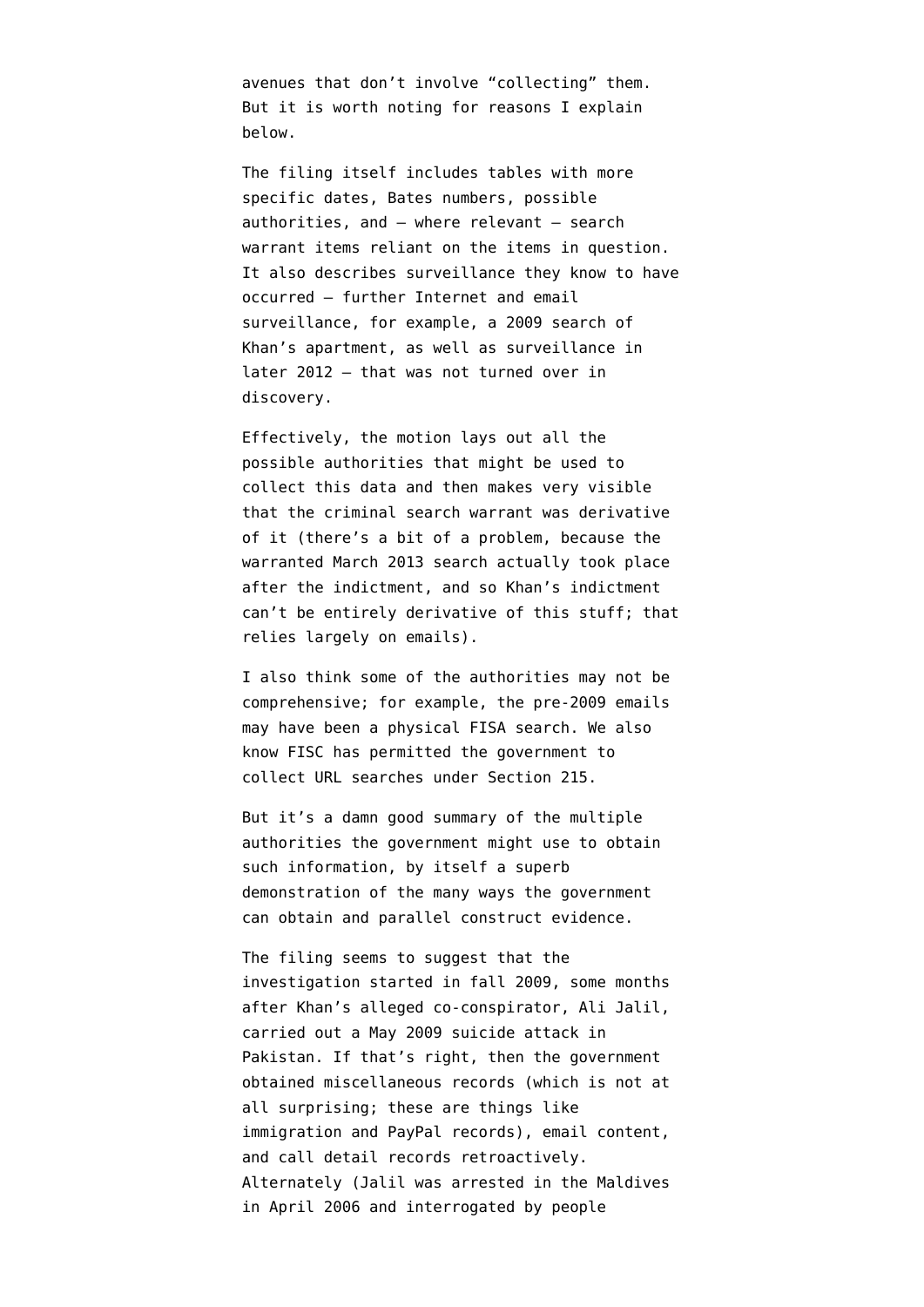presenting themselves as FBI), the government conducted all the other surveillance back to 2005 in real time, but doesn't want to show Khan's team it has. In a response to this motion, the government claims that when the surveillance of Khan began is classified.

The motion for a description of which authorities the government used to obtain particular information is still pending.

## **Motion to Throw Out the Emails**

Here's where things get interesting.

On September 15, Khan's lawyers submitted a [filing](http://www.emptywheel.net/wp-content/uploads/2014/09/140915-Motion-to-Preclude-Email1.pdf) moving to throw out all the email evidence (which is the bulk of what has been shown so far and  $-$  as I said  $-$  most of what the indictment relies on). It argues the 504 emails provided in discovery — spanning from February 2005 to February 2012–lack much of the metadata detail necessary to be submitted as authenticated evidence. Some of the problems, but by no means all, stem from FBI having printed out the emails, hand-redacted them, then scanned them and sent them as "electronic production" to Khan's lawyers.

That argument is highly unlikely to get anywhere on its own, though a declaration from a forensics expert does raise real questions about the inconsistency of the metadata provided in discovery.

But the filing does pose interesting questions that — in conjunction with questions about the authorities used to investigate Khan — may be more fruitful.

First, there's FBI's computer limitations. You'll recall that [one of probably several](http://www.emptywheel.net/2014/09/04/clappers-claim-that-fbi-cannot-count-back-door-searches-for-technical-reasons-probably-bullshit/) [reasons](http://www.emptywheel.net/2014/09/04/clappers-claim-that-fbi-cannot-count-back-door-searches-for-technical-reasons-probably-bullshit/) why the FBI refuses to count its back door searches is because it stores traditional FISA and 702 data in the same database and claims to be unable to install tracking easily. Khan received both traditional FISA notice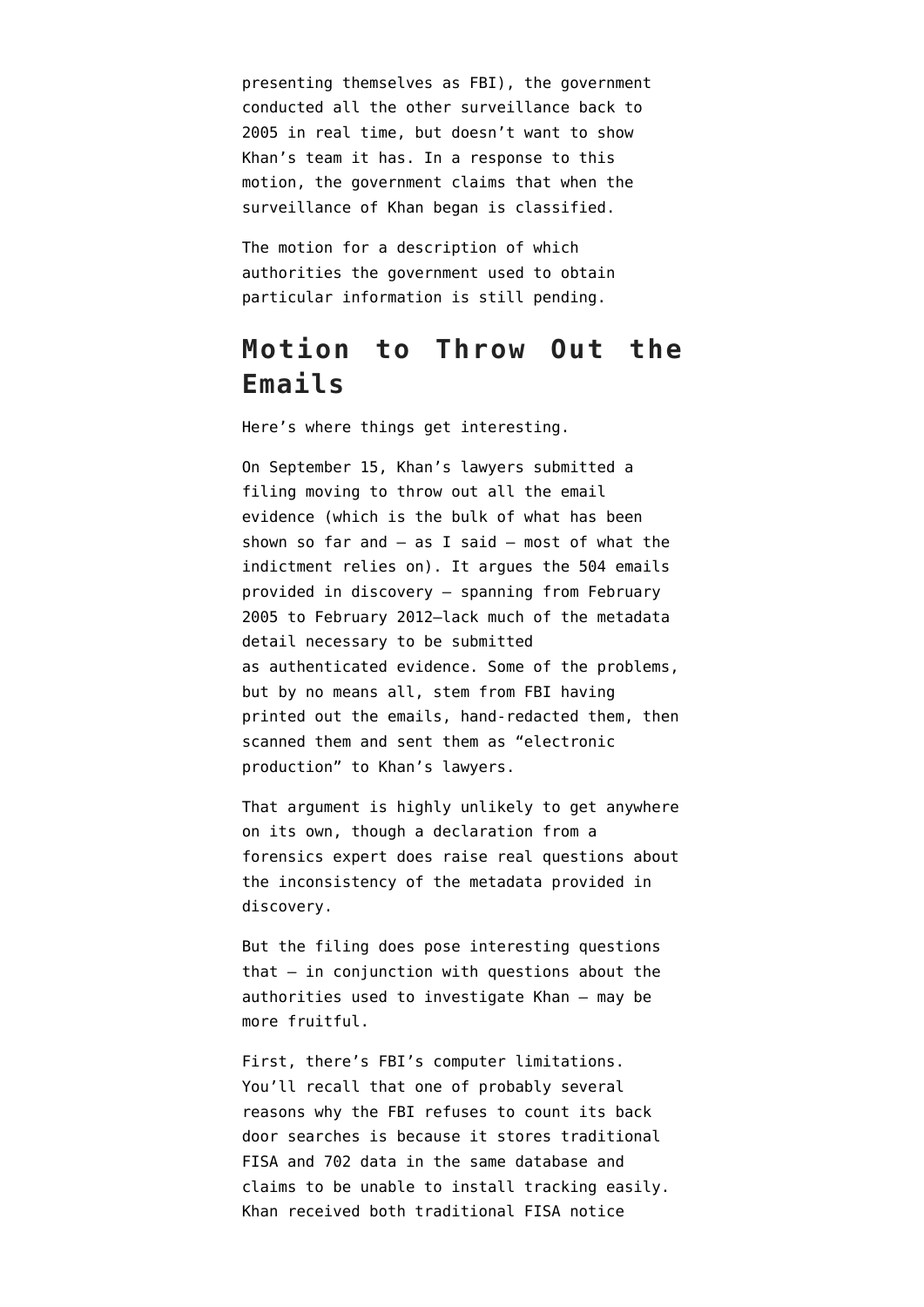(when he was arrested) and FISA 702 notice (over a year later), so both authorities are at issue in this case. The filing invokes a related problem: FBI's Data Warehouse System (DWS) — described in some detail in the Webster report on the Nidal Hasan attack [publicly released in 2012,](http://www.fbi.gov/news/pressrel/press-releases/final-report-of-the-william-h.-webster-commission) which the filing cites, and almost certainly the database that FBI says can't track back door searches has a limited ability to maintain and process huge amounts of information.

Former FBI Director William Webster says FBI's computer systems suck (which FBI says itself, when it serves its purposes), and this filing uses that to argue the emails stored in it are therefore unreliable.

Then there are details displayed by the various fields associated with some (but not all) of the emails provided in discovery. In an appendix, Khan's lawyers provide 10 (actually, 2 appear to be duplicates) emails to demonstrate the points they make about unreliability. In addition to metadata inconsistencies, they point to redactions of several FBI fields, which may be whim or may serve to hide relevant information. Here's a summary of what they show (I've included only the last name of the noncommercial emails for privacy reasons; click to enlarge).

| Email                                                            | Date     | <b>DWS</b> | Facility           | Authority       |
|------------------------------------------------------------------|----------|------------|--------------------|-----------------|
| [Latsher] to reaz2000@vahoo.com                                  | 11/5/07  | Yes        | Redacted           | <b>FISA</b>     |
| [Munahaque] to reaz2000@yahoo.com                                | 7/16/10  | Yes        | reaz2000@yahoo.com | <b>Redacted</b> |
| [Latsher] to reaz2000@vahoo.com (apparent dupe of 1)             | 11/5/07  | Yes        | Redacted           | <b>FISA</b>     |
| info@agratravel.com to reaz2000@yahoo.com                        | 8/27/09  | No         | <b>NA</b>          | <b>NA</b>       |
| [tawab] to reaz2000@yahoo.com                                    | 12/31/09 | Yes        | Redacted           | <b>FISA</b>     |
| info@agratravel.com to reaz2000@yahoo.com (apparent dupe of 4)   | 8/27/09  | No.        | <b>NA</b>          | <b>NA</b>       |
| reaz2000@yahoo.com to info@agratravel.com (key metadata missing) | 12/24/08 | Yes        | Redacted           | <b>FISA</b>     |
| reaz2000@yahoo.com to [Sohail]                                   | 8/11/09  | Yes        | reaz2000@yahoo.com | Redacted        |
| reaz2000@yahoo.com to [Ideal]                                    | 3/11/08  | Yes        | reaz2000@yahoo.com | Redacted        |
| reaz2000@yahoo.com to [Malaak]                                   | 11/15/08 | No         | <b>NA</b>          | <b>NA</b>       |

"Facility," remember, is FISA-speak for "target." So this seems to reflect Khan's own emails coming up in FISA targeted collection with a 2008 date, before the more active investigation appears to have started (though again, that could be a search of stored email). It also seems to show Khan's emails coming up in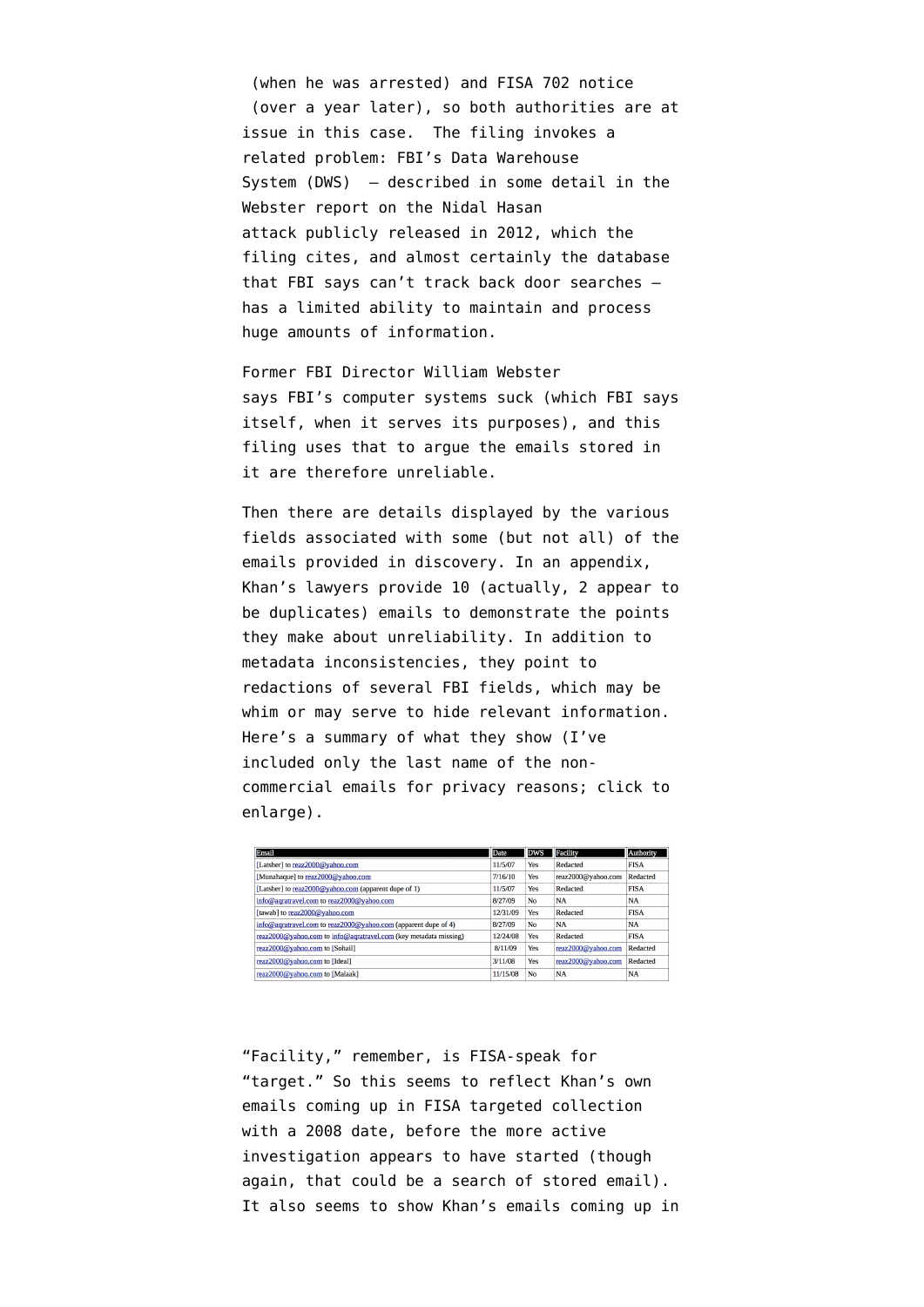FISA targeted collection targeting at least two other people, one of which targeted a Yahoo to Yahoo conversation from before Yahoo complied with Protect America Act (though if this was traditional FISA, that would be unsurprising). One of the emails that seems to be from Khantargeted collection has its authority hidden, which may be more randomness or may reflect additional authorities used to collected US person email content.

In other words, the metadata the FBI has provided and declined to provide may say some interesting things about the investigation, which used both traditional and 702 FISA.

Then there are 2 emails that appear not to have been printed out from FBI's DWS, though they do have product numbers consistent with the DWS product numbers. Because they were printed out outside of the DWS system, they lack the header information pertaining to facility and authority of the email. Of note, both emails involving Aqra Travel appear to have had some funkiness which ended up hiding key details about whom Khan was communicating with at that apparent travel agency. Maybe they're hiding that the travel agency is really in Quantico?

The filing presents these redactions as haphazard (it even cites one email turned over in illegible form early in discovery, with the authority redacted, and the same email provided later in more legible discovery, with the authority unredacted), which they may well be. But if they serve to hide that collection was targeted at someone besides Khan under other authorities, it would serve to hide the extent to which FBI built its case against Khan using back door searches on other FISA-related collection.

## **FBI's Problem: Timing and "Collection"**

Ultimately, I think these two filings together may present two problems for the government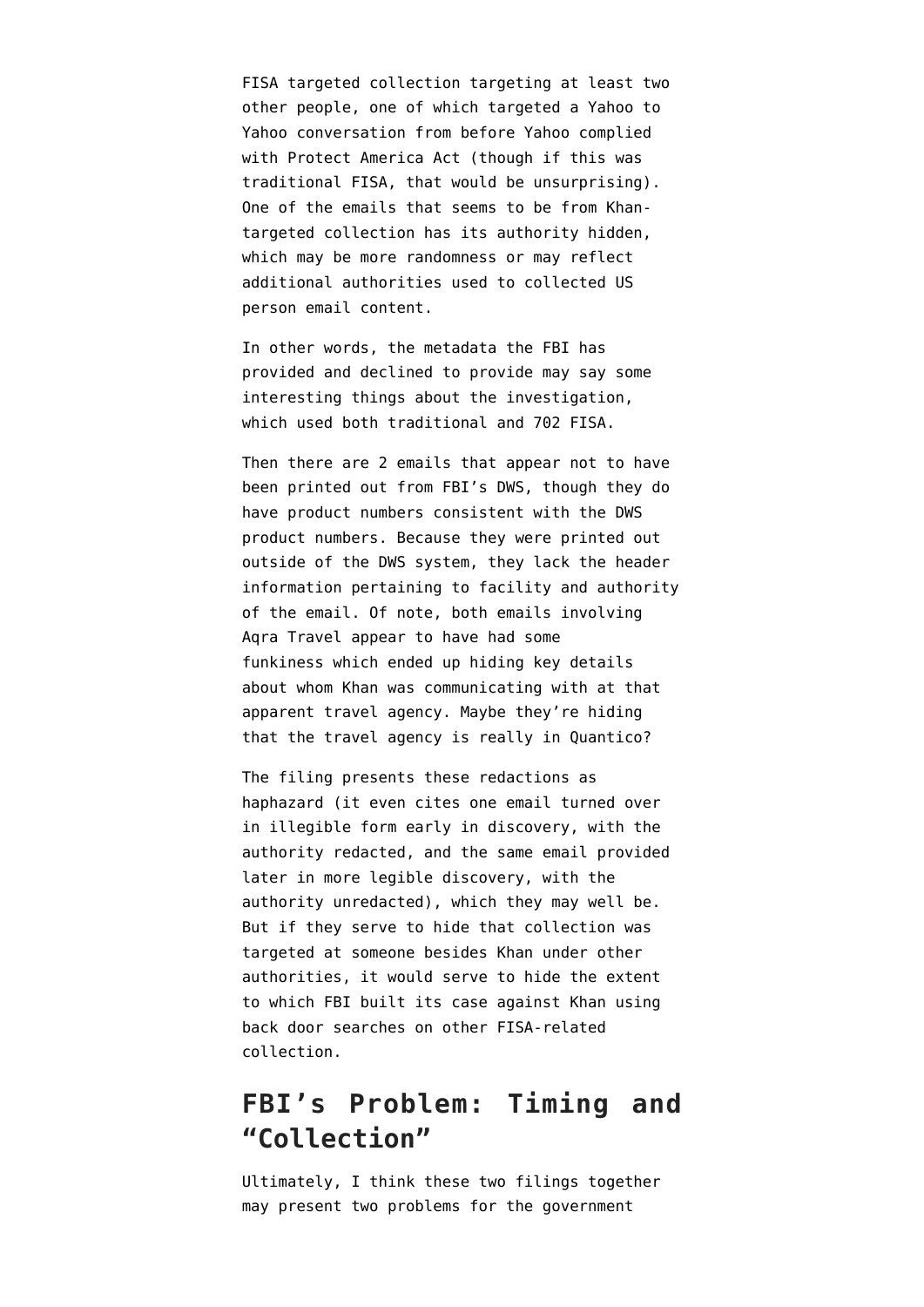(though remember, the judge in this case, Michael Mosman, is a FISA Court judge who refused to recuse himself [on those grounds](http://www.emptywheel.net/wp-content/uploads/2014/09/140505-Recusal.pdf)).

First, the government has a timing problem (rather, two). As I laid out above, it looks as if this investigation into Khan started in the aftermath of Jalil's suicide attack. Perhaps the government used the phone or Western Union dragnet to identify Jalil's US associates, found Khan, and used that metadata to pull up Khan's emails with Jalil using Section 702, which then provided the basis for a FISA warrant to investigate Khan directly. But that would amount to wiretapping a dead man to read an American's emails — which would seem to qualify as reverse targeting, which is forbidden under Section 702.

Alternately, the government was wiretapping Jalil at least as early as American authorities interviewed him in 2006, and either tracked Khan through his side of those communications or they identified Khan after Jalil's attack and then pulled up already-collected emails. But if they were wiretapping Jalil communications with US persons in 2006 — including a Yahoo account then they may have been wiretapping Jalil under Stellar Wind. Which would make Khan an aggrieved person for illegal wiretapping under FISA. Khan's lawyers have been very diligent about laying a ground work for undisclosed EO 12333 collection.

Either way, answering these questions may provide Khan a way to challenge his prosecution, which relies heavily on the emails in question.

Then there's a collection problem. As the forensics expert hired by Khan's legal team lays out, there's a really easy way to solve the authentication problems of the emails turned over to Khan.

> It is my belief that much of the above noted issues regarding the lack of ability to search, sort, and even read the government provided documents